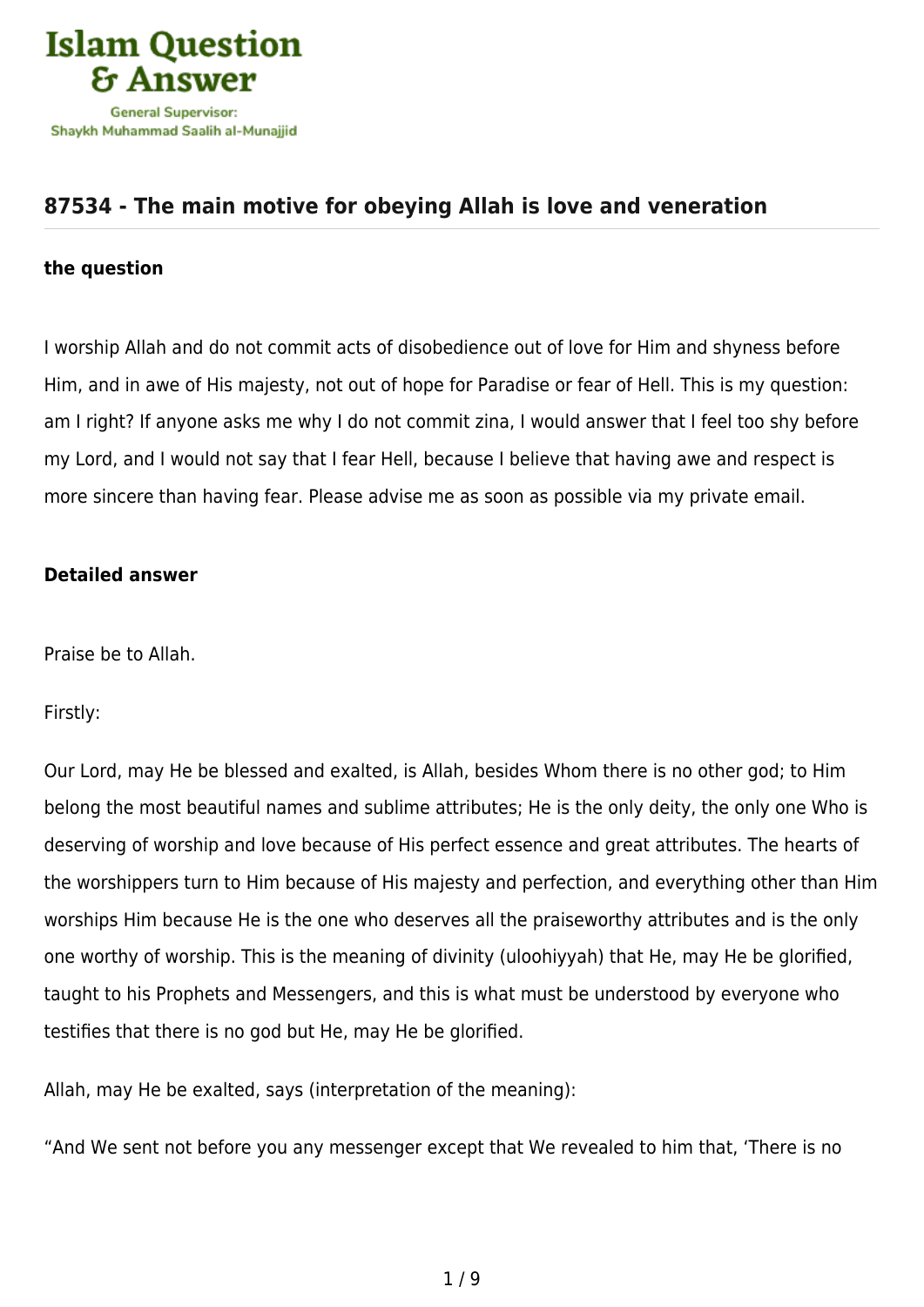

deity except Me, so worship Me'"

[al-Anbiya' 21:25]

"And I have chosen you, so listen to what is revealed [to you].

Indeed, I am Allah. There is no deity except Me, so worship Me and establish prayer for My remembrance"

[Taa-Haa 20:13-14].

Allah explained that the reason why people should worship Him alone is that He is the only ilaah (deity), the only One Who deserves to be praised and worshipped, because of His perfect Essence and sublime attributes.

Shaykh al-Islam Ibn Taymiyah (may Allah have mercy on him) said:

Allah, may He be glorified, deserves, because of what He is, to be loved and worshipped, and that His Messenger should be loved for His sake. There is a natural inclination in people's hearts to love and worship Allah; there is also a natural inclination in their hearts to learn about Him and believe in Him.

Majmoo' al-Fataawa (7/541).

And he (may Allah have mercy on him) said:

The words "There is no deity except You; exalted are You" [al-Anbiya' 21:87] are an affirmation that He alone is the divine (ilaah), and being divine means that He has perfect knowledge, power, mercy and wisdom. In that there is an affirmation of His kindness towards His slaves, for the ilaah (deity; divine) is the one to Whom everyone turns, and the one to Whom everyone turns is the one Who deserves to be worshipped. His deserving to be worshipped is because of what He has of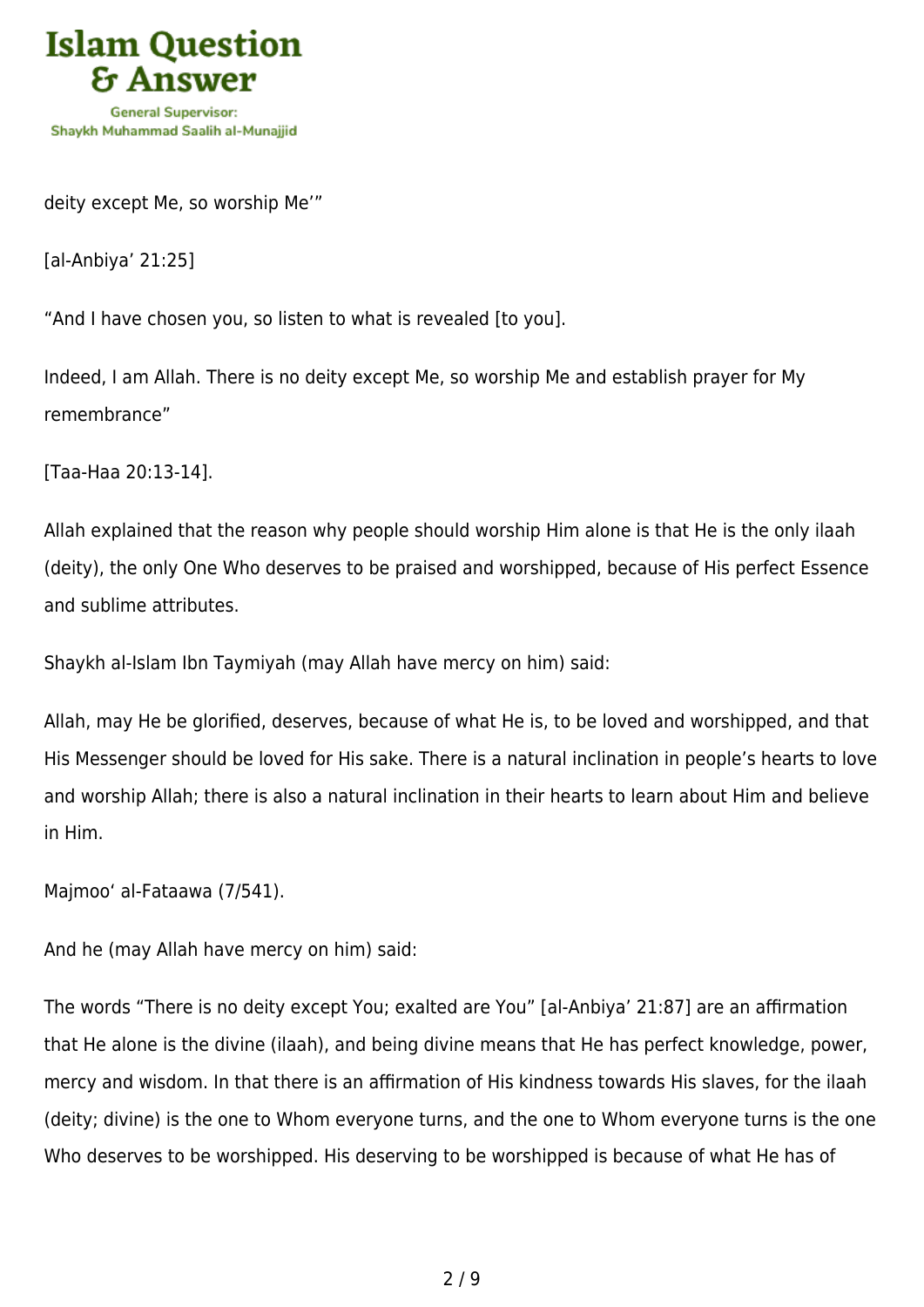

attributes which dictate that He is the one Who should be loved with the utmost love, and to whom people should submit with the utmost submission. Worship includes utmost love and utmost humility and submission.

Majmoo' al-Fataawa 10/249

Thus we may understand that the main motive for worship should be what Allah, may He be glorified, has of majesty, greatness and perfection, and what is unique to Him of the attributes of divinity and Lordship. The second motive is the blessings that Allah bestows upon His slaves and His kindness towards them, for hearts are inclined to love the one who is kind to them.

Shaykh al-Islam Ibn Taymiyah (may Allah have mercy on him) said:

Love of Allah, may He be glorified and exalted, can only be attained by knowing Him; love of Him may be of two kinds:

1.

That which may be called the love of ordinary people, because of Allah's kindness to His slaves. No one denies this type of love, which is prompted by Allah's kindness, for people are inclined to love those who are kind to them and to dislike those who mistreat them. In reality, Allah alone, may He be glorified, is the Bestower of blessings and the one Who is kind to His slave, for He is the one Who is most generous in bestowing all kinds of blessings, even if that is through measures that a person takes or through other people. That is because He is the one who makes measures effective and creates the means that lead to results. But in reality, if this type of love does not lead a person to love Allah Himself (for what He is), then in reality the person is only loving himself. Likewise, if a person loves someone because of his kindness and generosity to him, in reality he is only loving himself. This is not something bad; rather it is good, and the one whose love is only motivated by this does not know of any reason that should compel him to love Allah except His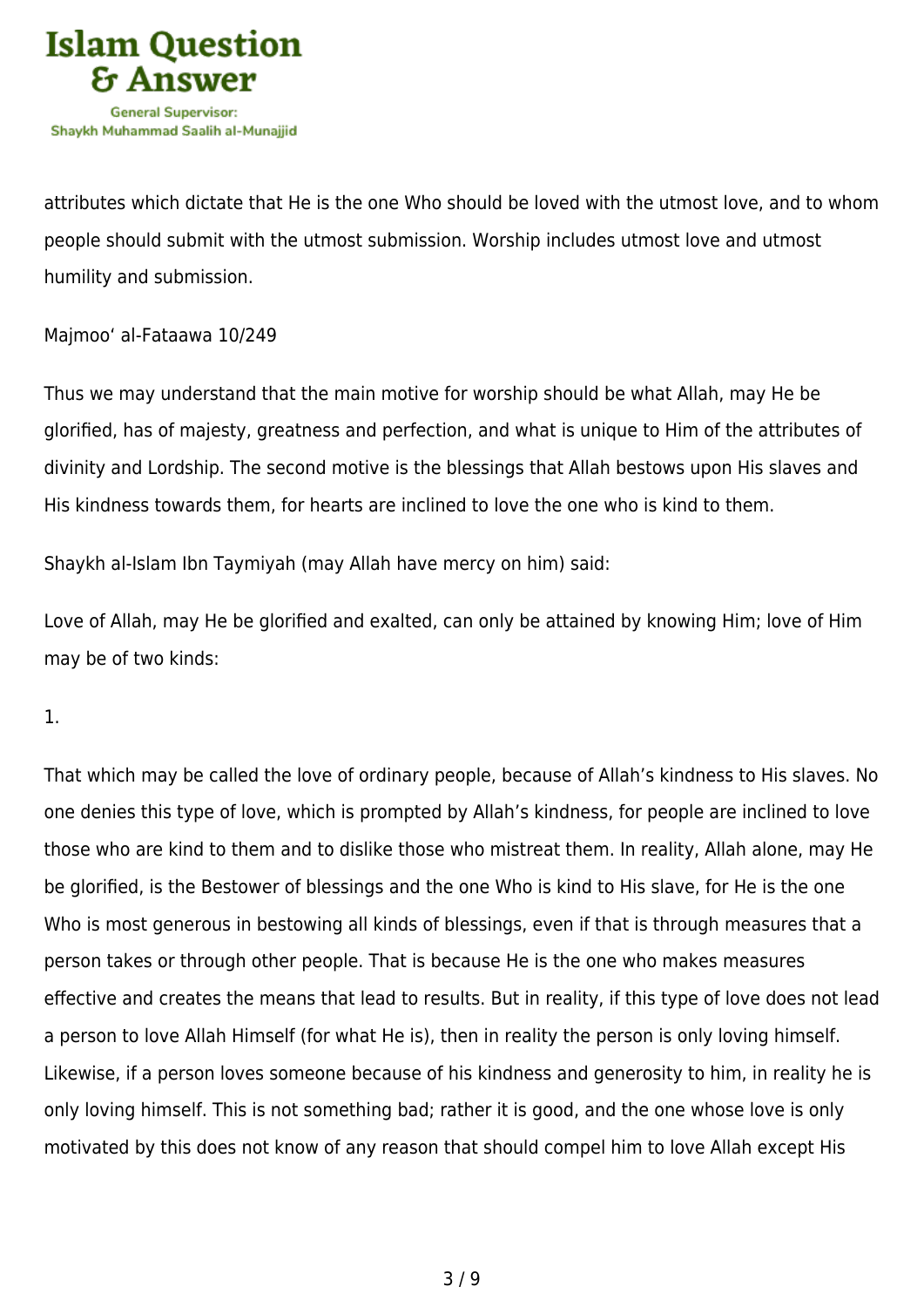

kindness to him.

2.

The second type of love is loving Allah for what He is. This is the love of one who knows of Allah (and His attributes) that which dictates that He deserves to be loved because of it. Each of the names and attributes of Allah, and each of the meanings and concepts that they refer to, dictate that He be loved with the utmost love; this also includes all His deeds, because every blessing from Him is due to His generosity and every punishment is due to His justice. Therefore He deserves to be praised in all situations, and He deserves to be praised at times of ease and of hardship. This is a more sublime and more perfect type of love, and this is the love of the elite. They are the ones who seek the pleasure of gazing upon His noble Countenance, and find joy in remembering Him (dhikr) and conversing with Him; that is more important for them than water to fish, to the extent that if they stopped doing that, they would feel unbearable pain; they are the foremost in faith.

In Saheeh Muslim it is narrated that Abu Hurayrah (may Allah be pleased with him) said: The Messenger of Allah (blessings and peace of Allah be upon him) was travelling on the road to Makkah, and he passed by a mountain called Jumdaan. He said: "Proceed, this is Jumdaan; the mufarridoon [those who have isolated themselves mentally and focused on constant dhikr] have gone on ahead." They said: What are the mufarridoon, O Messenger of Allah? He said: "The men and women who remember Allah a great deal.".

According to another report, they said: What are the mufarridoon, O Messenger of Allah? He said: Those who are completely absorbed in remembrance of Allah, for whom remembering Allah will relieve them of their burdens (of sin), and on the Day of Resurrection they will come light (having small burdens)." Narrated by at-Tirmidhi, who said: A hasan ghareeb hadith.

Majmoo' al-Fataawa (10/84)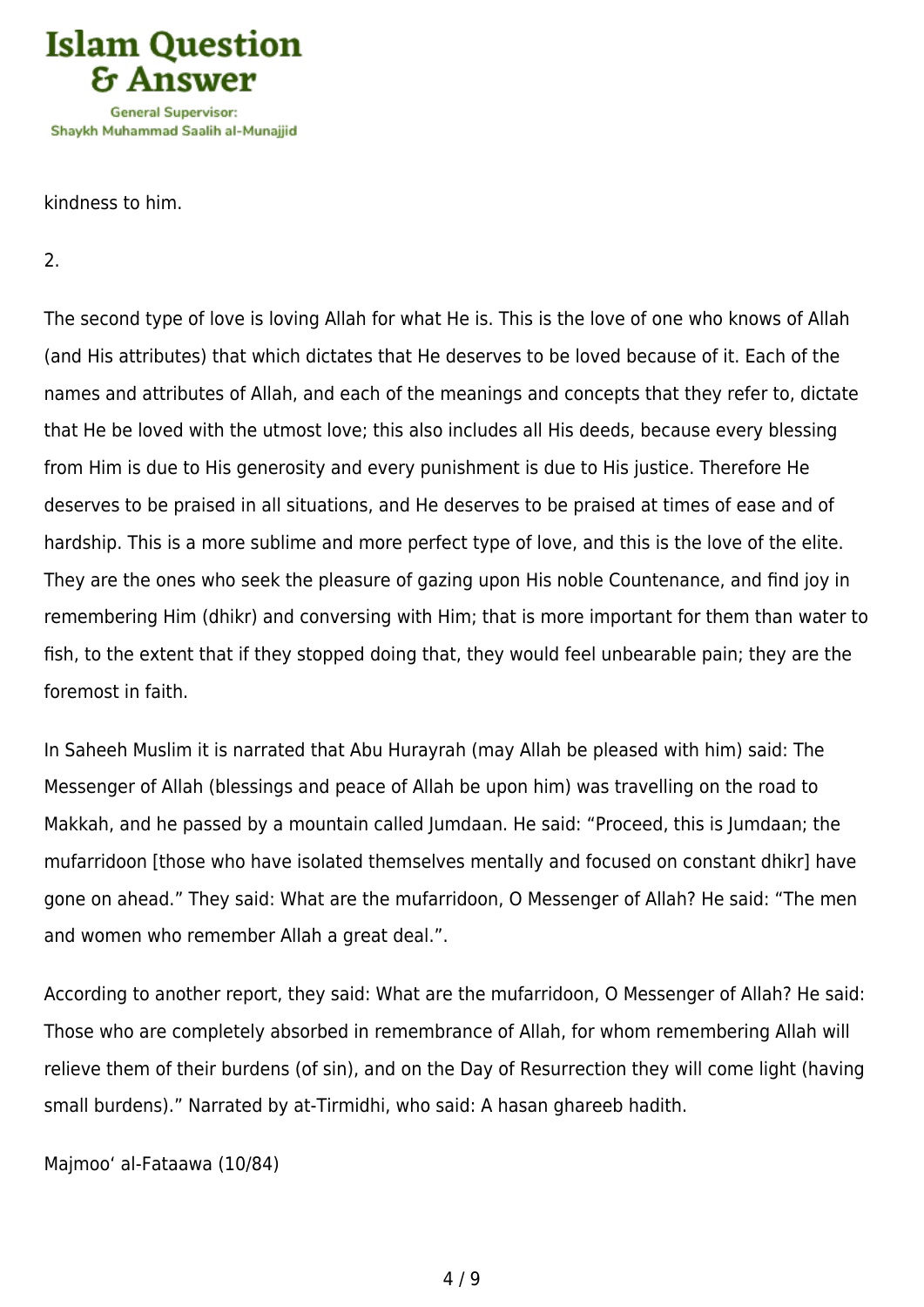

## Secondly:

Whoever loves Allah because of His perfection and majesty, and because He is deserving of love, devotion and worship, undoubtedly hopes to be one of those who love to be close to Him, may He be glorified, and long to gaze upon Him; he looks forward to meeting Him, he strives to attain His pleasure, and hopes to attain His love and honour, and to be one of those who are brought close to Him.

All of that can only be attained by admittance to Paradise, which is the abode of those with whom Allah is pleased, the place where its inhabitants will gaze upon the Countenance of Allah. Their hearts will be filled with love of their God for Whom their hearts yearned. In Paradise there will be such joy and bliss as no eye has seen, no ear has heard, and it has not crossed the mind of any human.

This is the Paradise which Allah has encouraged us to take as our ultimate goal, and the Prophets, the righteous and the awliya' (close friends of Allah) made it their ultimate aim and hope, so that they will be in the company of the Most Generous, may He be glorified, where they will enjoy His good pleasure and nearness to Him, and that is the greatest joy of Paradise.

Allah, may He be glorified and exalted, says (interpretation of the meaning):

"Allah has promised the believing men and believing women gardens beneath which rivers flow, wherein they abide eternally, and pleasant dwellings in gardens of perpetual residence; but approval from Allah is greater. It is that which is the great attainment"

[at-Tawbah 9:72].

From this we know that there is no contradiction between worshipping Allah out of love and veneration, and asking for, seeking and longing for Paradise, and being keen to race towards it, or seeking refuge with Allah from the Fire and fearing it. If the person who loves Allah for what He is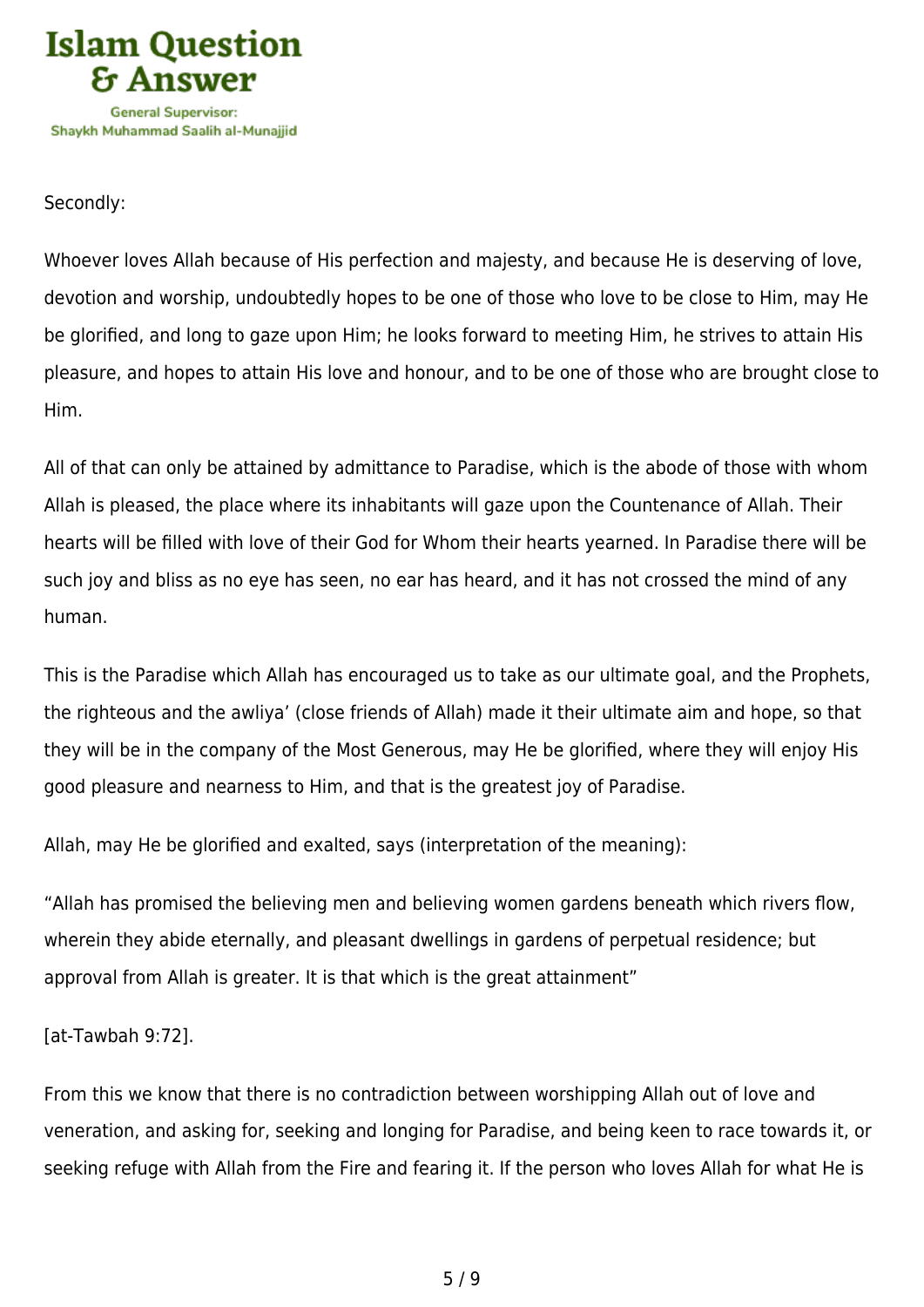

bears in mind that Paradise is the abode of those with whom Allah is pleased and those whom He will honour, and that in Paradise he will be very close to Allah, that will increase his love for Allah, his finding comfort in Him and his longing for Him. Therefore he will undoubtedly strive harder to enter Paradise and attain the highest levels in it, and he will think of his acts of obedience in this world as a means that will bring him closer to it, and will move him further away from the Fire which is the abode of disgrace, rejection, wrath and punishment.

Thirdly:

If you reflect on what is mentioned above, you will realise that you were mistaken when you thought that longing for Paradise and fearing Hell is contrary to loving Allah out of veneration and awe, because loving Allah means longing for Him, wanting to be close to Him, and striving to attain His pleasure and avoid His wrath, for the lover longs for his beloved and feels pain when he is far away from him, so how about if he is angry with him?

But because many people thought that the pleasure of Paradise is limited to food, drink, hoor al- 'een and other physical pleasures, they thought that there was a contradiction between loving and worshipping Allah, and asking for Paradise and seeking refuge from Hell.

Shaykh al-Islam Ibn Taymiyah (may Allah have mercy on him) said:

Thus we realise that they are mistaken who say, "I never worshipped You out of hope for Your Paradise and fear of Your Hell; rather I worshipped You out of longing to see You."

The one who says this, and those who follow him, think that there is nothing in Paradise except food, drink, clothing, intimacy and other physical pleasures. Hence one of the shaykhs who were thus mistaken said, when he heard the verse (interpretation of the meaning), "Among you are some who desire this world and some that desire the Hereafter" [Aal 'Imraan 3:152]: What about the one who desires or seeks Allah?! Another one said in response to the verse (interpretation of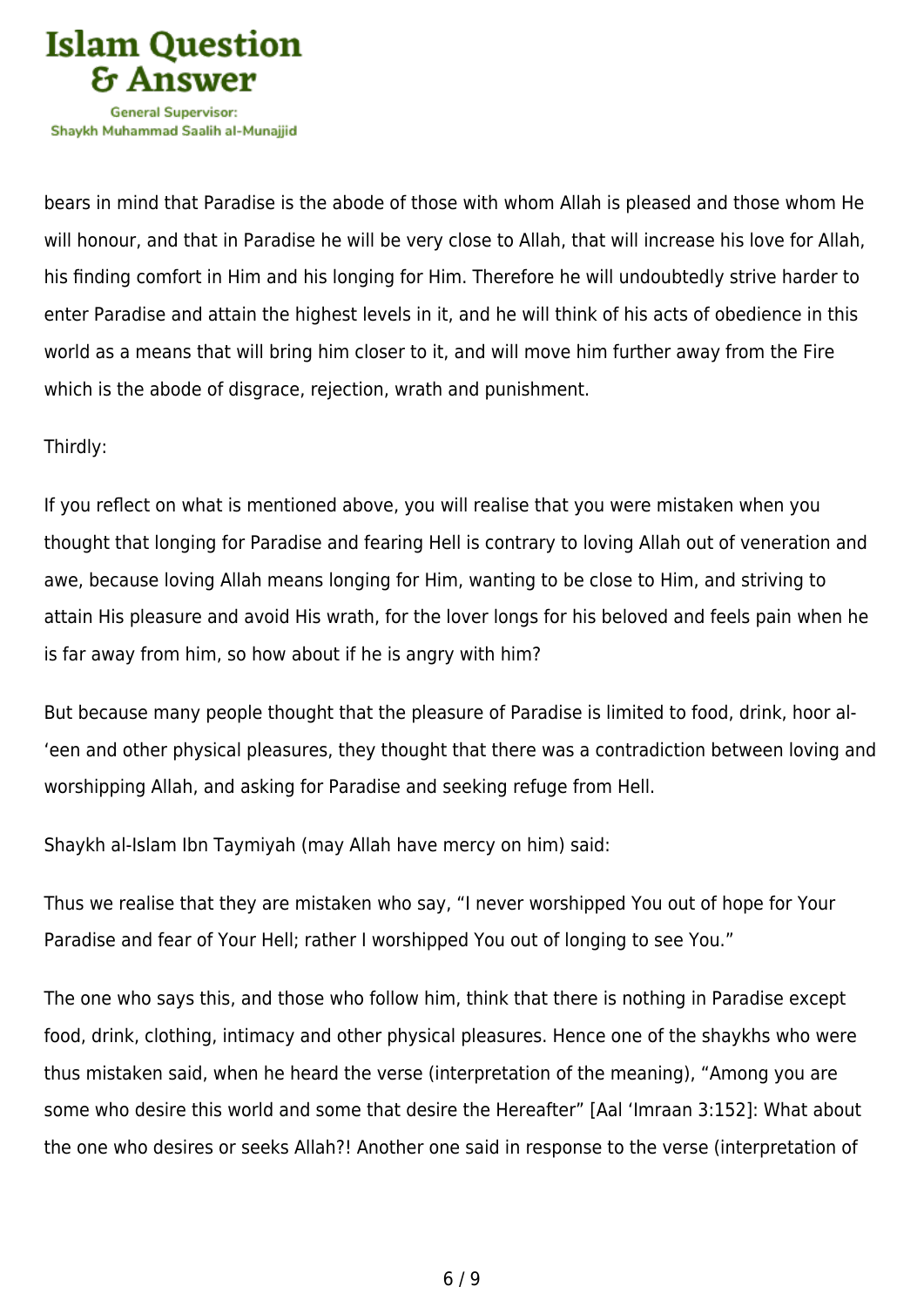

the meaning): "Indeed, Allah has purchased from the believers their lives and their properties [in exchange] for that they will have Paradise" [at-Tawbah 9:111]: if offering souls and properties (wealth) is in return for Paradise, then what is the price of gazing upon Him?!

All of this is because they thought that it is not part of the joys of Paradise to gaze upon Allah's Countenance. But in reality, Paradise is the abode in which there will be all types of joy and pleasure, and the most sublime joy there will be gazing upon the Countenance of Allah. This is part of the bliss that they will attain in Paradise, as the texts tell us. Similarly, the people of Hell will be partitioned, away from their Lord, and will enter the fire. However, we may assume that the one who made this statement, if he knew what he was saying, meant: If You did not create Hell or You did not create Paradise, still You must be worshipped and we must seek to draw close to You and hope to gaze upon Your Countenance.

Majmoo' al-Fataawa (10/62-63)

Ibn al-Qayyim (may Allah have mercy on him) said:

As a matter of fact, Paradise is not a word that refers only to trees, fruits, food, drink, hoor al-'een, rivers and palaces. Most people are mistaken when they think that Paradise is limited to that, for Paradise is a name for the abode of perfect and absolute bliss, and one of the greatest joys of Paradise will be the pleasure of gazing upon the noble Countenance of Allah and hearing His words, and the delight of being close to Him and attaining His pleasure. There can be no comparison between the physical pleasures in Paradise – such as food, drink, clothing and images – and that pleasure. Attaining the least divine pleasure is greater than Paradise and all that it contains, as Allah, may He be exalted, says (interpretation of the meaning): "But the good pleasure of Allah is greater still" [at-Tawbah 9:72]. In other words, no matter the extent to which Allah is pleased with His slave, even if it is small, it is still greater than Paradise.

In the saheeh hadith about seeing Allah, it says: "… and Allah will not give them anything that is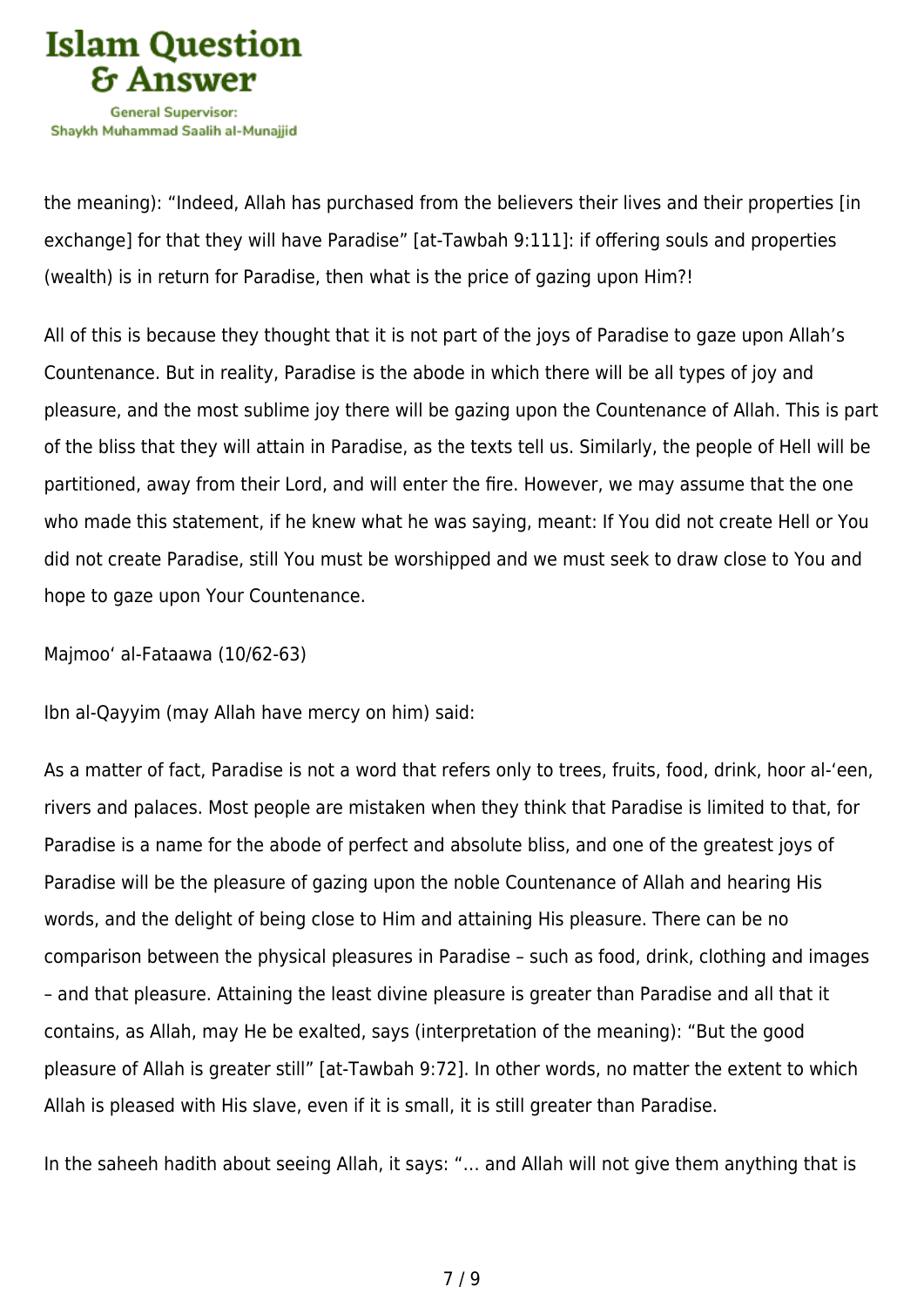

dearer to them than gazing upon His Countenance." According to another hadith: "When He, may He be glorified, manifests Himself to them and they see His Countenance with their own eyes, they will forget all the bliss that they had been enjoying, and will become oblivious to that joy and will pay no attention to it."

Undoubtedly, this is how it is, And the matter is much greater than one could think or imagine, especially when the lovers there find themselves with the one whom they love, for a person will be with the one whom he loves. What bliss, delight, joy or triumph could come close to the joy, pleasure and tranquillity of being with Allah? Is there anything superior to the pleasure and joy of being close to the Beloved, for there is nothing greater than Him, or more perfect, or more beautiful, and nothing could give greater comfort and happiness?

This – by Allah – is the type of knowledge that the lovers are striving hard to attain, and is the banner around which all those who have knowledge of Allah rally. It is the most important thing in Paradise, through which Paradise becomes a place of joy, and the life of Paradise is based on that.

So how can it be said that one should not worship Allah for the sake of attaining Paradise or for fear of Hell?

Similarly, Hell – may Allah protect us from it – is a place where its dwellers will suffer a great deal when they are partitioned away from Allah and suffer disgrace, divine wrath and anger, and being far away from Him. That will be worse than the flames of fire in their bodies and souls. In fact, the flames of this fire in their hearts is what led to the flames burning their bodies, for those flames spread everywhere in their bodies from their hearts.

The aspiration of the Prophets and Messengers, the siddeeqs (the strong and true in faith), the martyrs and the righteous is Paradise, and what they seek to flee from is Hell.

And Allah is the source of strength, and in Him we put our trust. There is no power and no strength